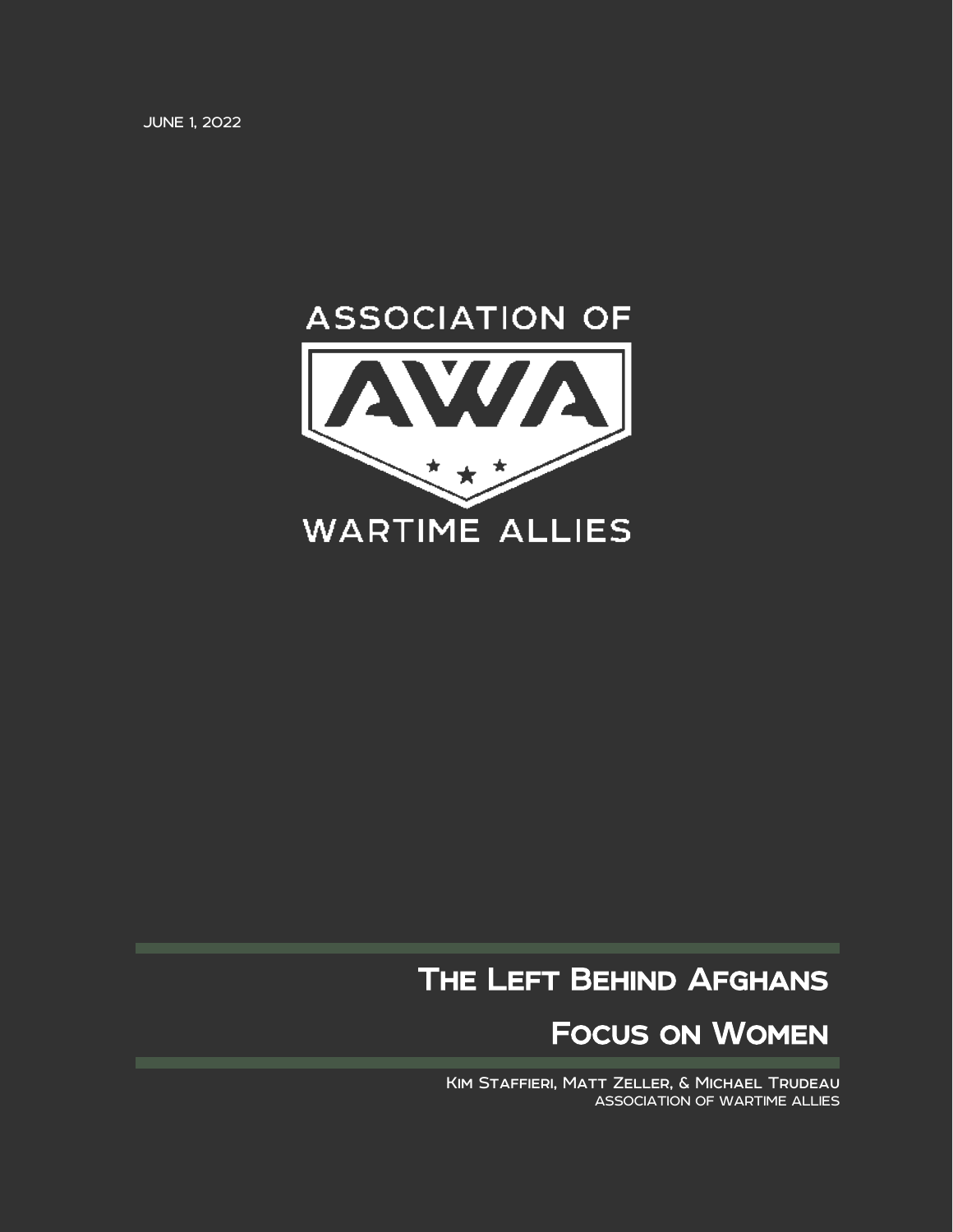# The Left Behind Afghans - Focus on Women

This is the second report in our continuing series reporting on the current situation in Afghanistan. The Association of Wartime Allies (AWA) publishes a quarterly report on the findings of surveys sent out to the population of over 18,000 principal applicants (representing an estimated 81,000 people when family members are included) that AWA serves and who remain in Afghanistan. AWA is a nonprofit organization that assists individual applicants on how to best navigate the Special Immigrant Visa program for immigration to the United States. AWA also actively interacts with government agencies as an advocate to correct and strengthen the Special Immigration Visa (SIV) program, which has historically failed to process these applications in a timely manner.

For this report, AWA added gender-based questions for those identifying as female in our survey as we seek to understand how the conditions for women have changed since the US withdrawal on 30 August 2021. AWA collaborated with the President George W. Bush Institute and Mina's List for advice and expertise on the gender components of our survey.

#### SIV Program

Congress created the Special Immigrant Visa (SIV) program in 2006 to offer protection and a pathway to both lawful permanent residency and United States citizenship to all qualified Iraqis and Afghans employed by the U.S. government in their respective country. The SIV program represents a promise that the U.S. made to its allies.

Following through on that promise is vital to maintaining the perception that the United States can be trusted and is still a leader in the world. Backlogs and processing delays, a functional shuttering of the Iraqi SIV program, and the US evacuation from Afghanistan, have caused the SIV program to falter, leaving many interpreters and translators at grave risk.

The U.S. issued over 23,000 visas to Afghans since the program's inception. Our previous surveys rendered estimates that over 76,000 SIV applicants (principals and dependents) remain left behind in Afghanistan. These applicants continue to search for an exit from Taliban rule. In April 2022, the Department of State [released data](https://www.politico.com/newsletters/west-wing-playbook/2022/05/16/bidens-broken-promise-to-siv-holders-00032682) that reflects a total of over 50,000 SIV principal applicants currently in the pipeline – **indicating almost a tripling of the total number of principal applicants since August 2021.** If one estimates for dependents,**the number of individuals currently in the SIV pipeline increases to 160,000.**

Since our last report the findings of our survey on the conditions of those still in Afghanistan have not improved and in some cases have worsened.

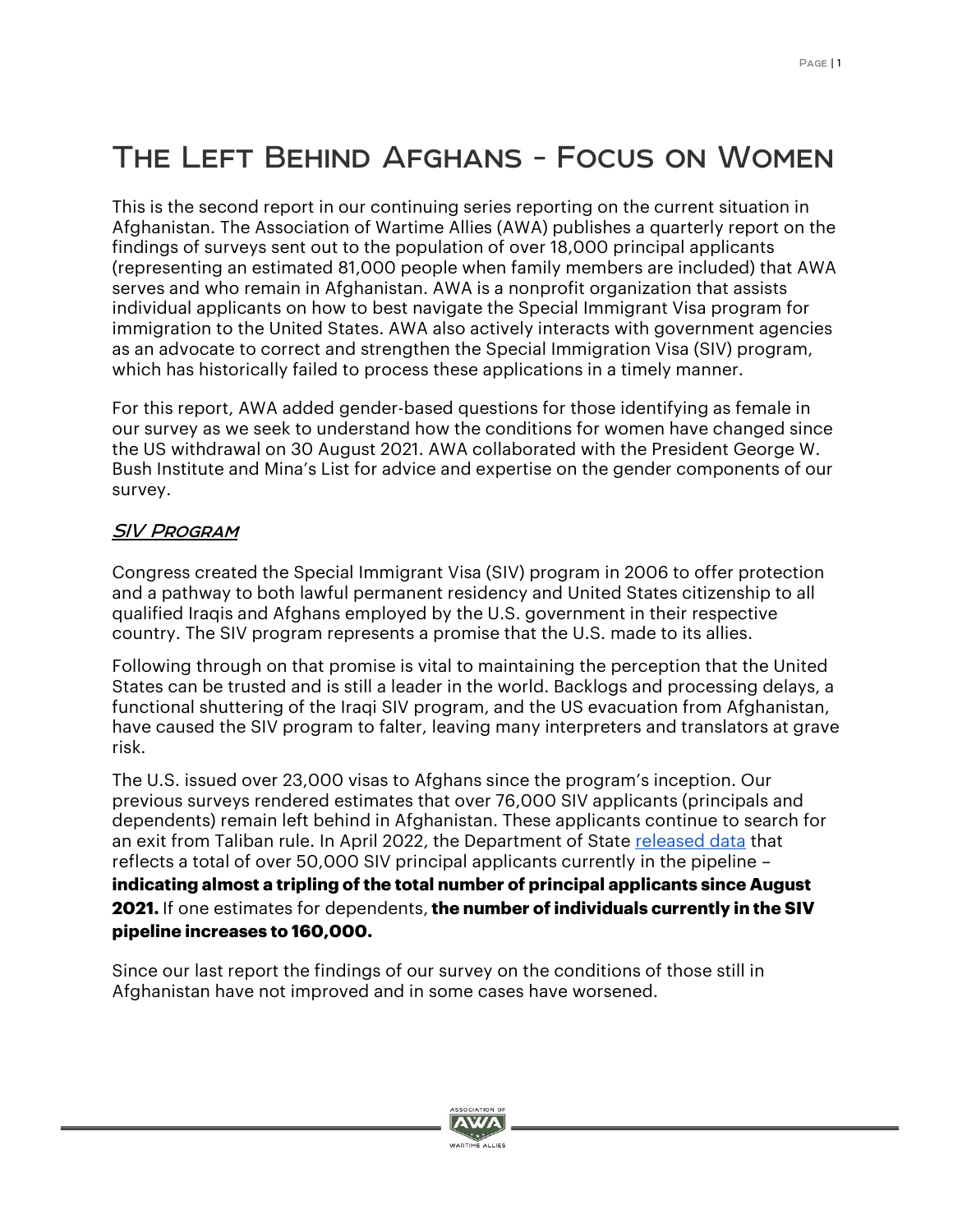### Population Statistics

AWA received 1,934 survey responses (down from 3,988) but key findings on demographic information and economics have stayed statistically true - validating our general findings. We speculate the decreased response rate is due to survey fatigue given personal feedback we received.

Of those responding 6.43% were women, which is consistent with previous reporting and other reports showing that women comprised about 7-10% of respondents of the SIV population. The average age of respondents was 35 years old (35 Male, 39 Female). The average length of service for respondents was four years.



Females reported loss of a Job

Powered by Bing © OpenStreetMap

since the US Evacuation – up from 88% in February. 97% fear leaving their home and 86% have skipped medical treatment as such. In most cases, those reporting are facing dire and worsening circumstances due to the US evacuation from Afghanistan.

> SSOCIATION OF **AWA**  $5 + 5$ WARTIME ALLIES



AWA is also tracking SIV Applicants around the world. These applicants currently have a better chance of getting to the United States due to increasing restrictions placed on SIVs still in Afghanistan. *Nota Bene: Applicants in locations other than Afghanistan are excluded from all other data statistics to drive accurate reporting from within Afghanistan.*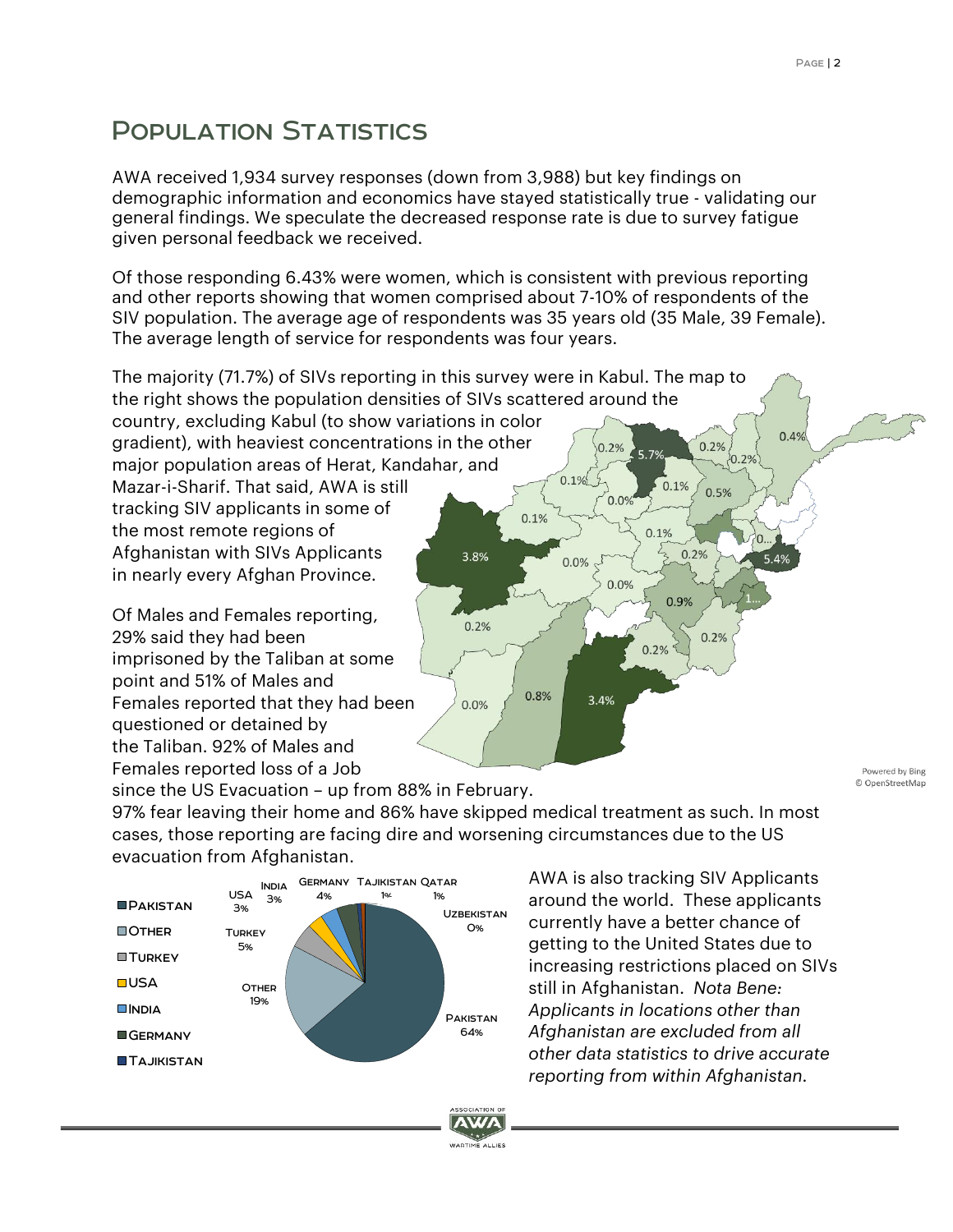On a positive note, the SIV program in recent months has processed individuals through the system with fewer respondents waiting for COM approval and more in later stages of the SIV pipeline. However, those waiting for an interview have increased. **Without a** 

**functioning embassy in Kabul, many will be stuck in this stage for the foreseeable** 

**future.** To quote Department of Homeland Security Assistant Secretary for Border & Immigration Adam Hunter, "[The United States] is currently not processing parole applications in Afghanistan because we currently don't have a presence there." Unless the State Department finds a way to conduct the interview remotely, from a US embassy in a country other than Afghanistan, or by some other means, we fear the interview stage will become the place where all SIV applications get stuck indefinitely.



**SIV PROCESS STAGE** 

![](_page_3_Picture_5.jpeg)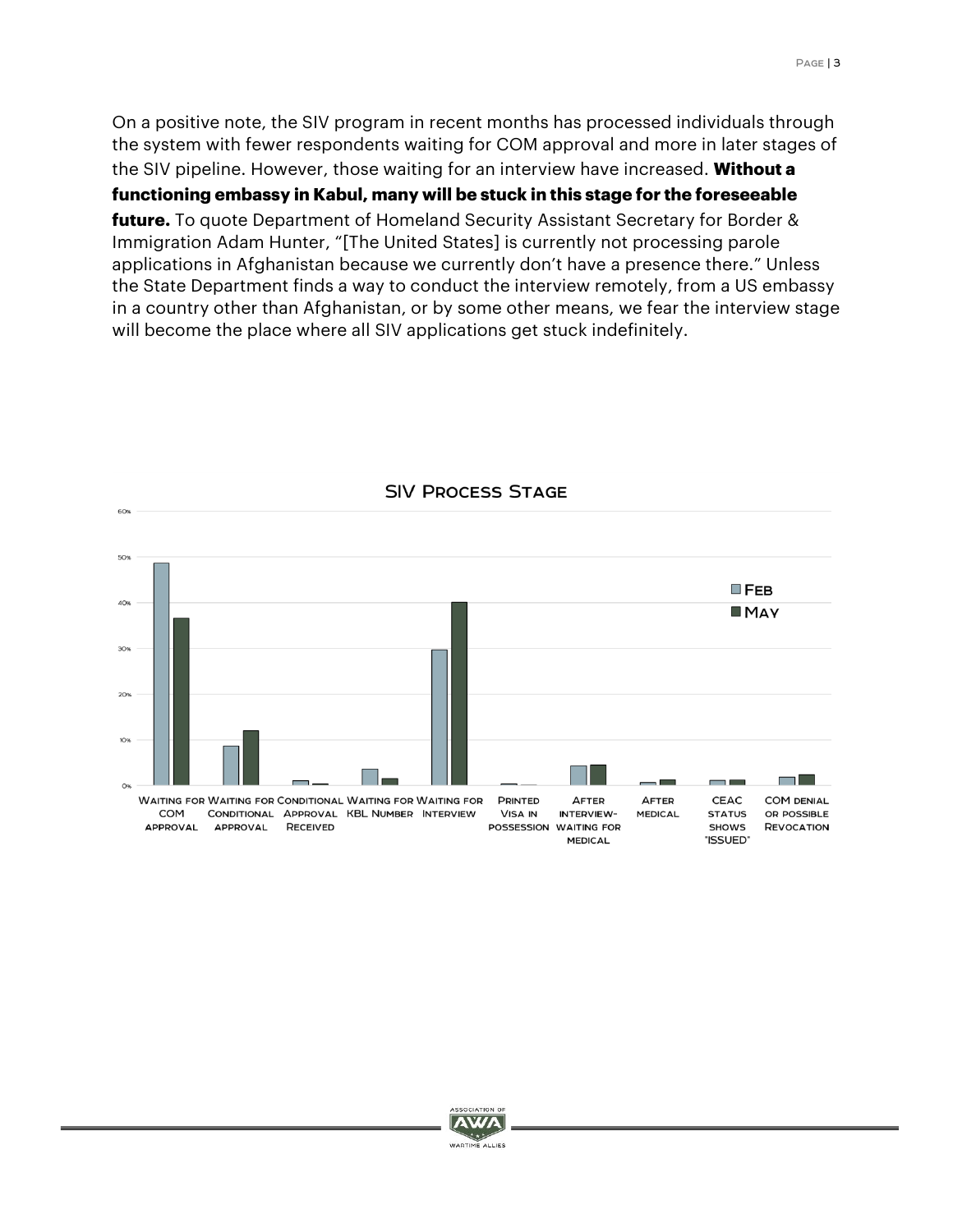## Major Findings

#### Women Facing Unprecedented Hardship

We asked women specifically about their conditions and the treatment they received based on their gender and how that treatment has changed since the US withdrawal from Afghanistan. Of those SIVs reporting:

- 98.2% of women report loss of economic opportunity based on their gender
- 88% of women report they were the primary breadwinner of their household
- 94.5% of women report loss of educational opportunity based on their gender
- 96.3% of women report loss of freedom of movement
- 96.3% of women report they are forced to change how they dress
- 86.9% of women report they have experienced violence
- 48.6% of women report diminished health care services
- 83.2% of women report loss of access to feminine hygiene products or prefer not to answer

34.5% of women report that they, or a female member of their family, have been sexually propositioned by a member of the Taliban

The situation for Women in Afghanistan is already at crisis levels - especially for those that served the United States during its 20-year engagement.

#### Escalating Food and Nutrition Crisis:

![](_page_4_Figure_15.jpeg)

# PROPORTION OF RESPONDANTS WHO REPORTED TIMES THEY

Food security continues to rapidly deteriorate in Afghanistan. Nearly twice as many respondents reported going without food over six times in the last month. Those reporting that they lost a job increased from 88% to 92%, further exacerbating their inability to afford food. 97% of respondents reported facing economic hardship, up from 94%. Fear of leaving one's home increased to 97% from 95%. Finally, 86% of respondents reported they had to skip medical treatment due to lack of funds.

![](_page_4_Picture_18.jpeg)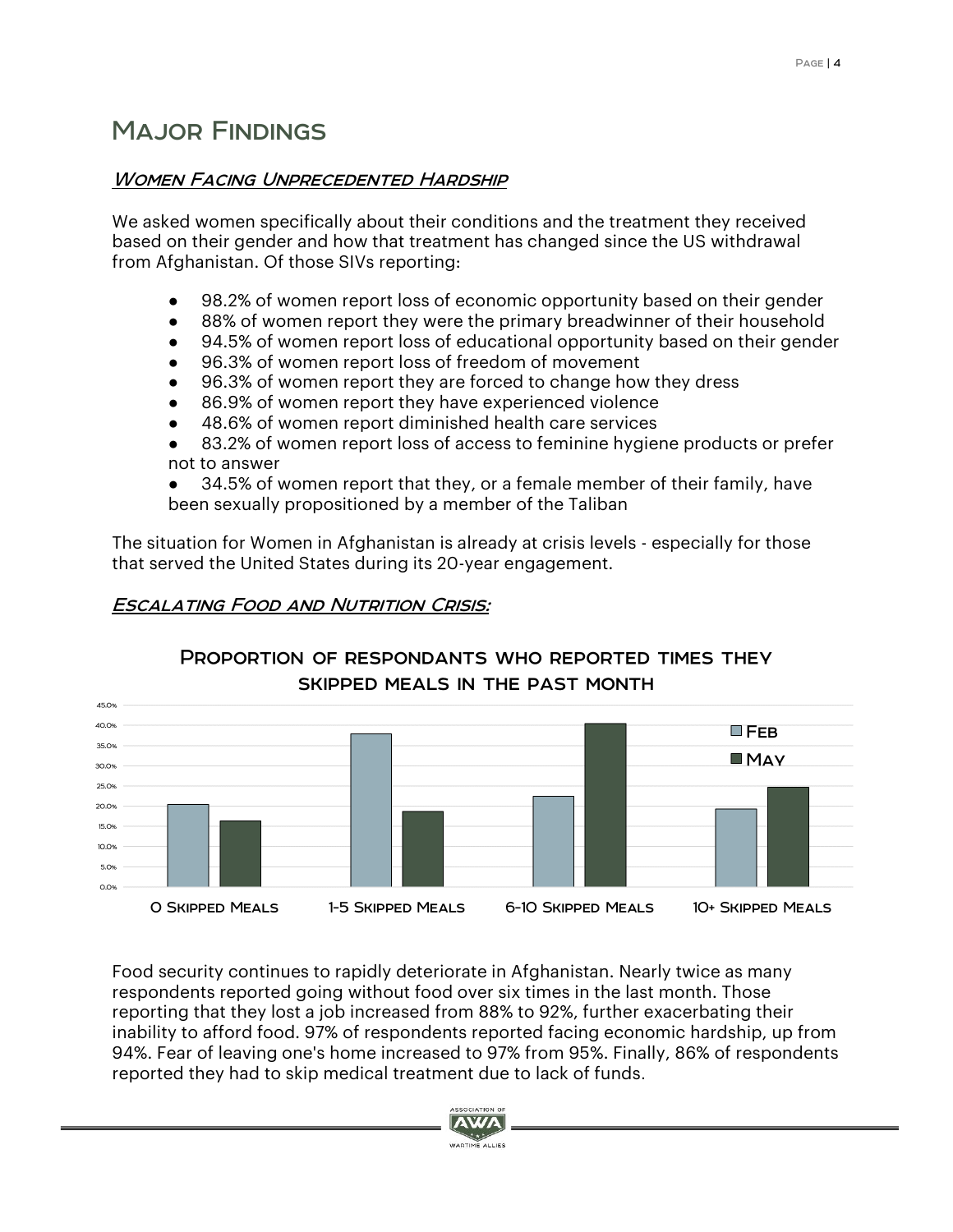## SELECTED QUOTES

I am a single mother of 20 months old daughter. I was a teacher before Taliban took over Afghanistan. I have lost my source of income and have no place to stay and no food to eat. I had Family violence with my husband and his family. I am hiding from him. if he finds me and my daughter out, he will take my baby away from me and he will sell the baby. i have been changing my place since last year. As i single mother i am very oppressed mom in this world. as a woman i dont have any rights in Afghanistan to defend myself and fight for my baby. My rest of family have been evacuated from Afghanistan. My mom lives in USA and she has applied for me 4 years ago. My case got approved and i have KBL number. I do have my approval and passport with me. Please i am begging you to save my live and my baby's live. PLEASE!!!! ~ Masoma, 26

I have changed my house and destroyed all my documents which is shown that I was working women. ~Palwasha, 32

I have marriage case my husband now he is in USA I stack in Afghanistan with hard time ~Nagina, 21

I'm a women with two kids and have no income, hiding from Taliban. My husband worked in previous government central police department, appointed by US embassy. We are running out of resources, and got no support yet. I hope the evacuation process will start soon. ~ Nadia, 36

My husband received threats letter from the Taliban due to his supports US Mission in Afghanistan. Currently we life in in different area and changing our to another house, because Taliban are starting searching door to door in kabul and provinces, we were with my husband in kabul when Taliban start searching door to door in kabul, we came back to GHAZNI to our Uncle home. No work, no duties, no income, always live with fear. On day the taliban will arrest my husband. Because a man is compelled to work and get out for work. Otherwise we will die because of food. Taliban swear to kill those who support US government in Afghanistan. ~Hakima, 24

Since the return of the Taliban regime, I am living in hiding in Kabul, have lost my job, my spouse has lost his job, my father in law supports us financially only for bread, water and some other basic necessities. I can not disclose the information that I am still in Afghanistan cause my several countrymen and relatives have joined the Taliban years ago and they searched a lot to find me but now they are convinced that I have left the country while in reality I am still stuck in Kabul and the fear of getting caught, tortured or slaughtered is immense. I didn't choose to be in this situation nor I am responsible for it so I beg you to please help me and do something before it is too late. Thank you ~Frozan, 32

![](_page_5_Picture_8.jpeg)